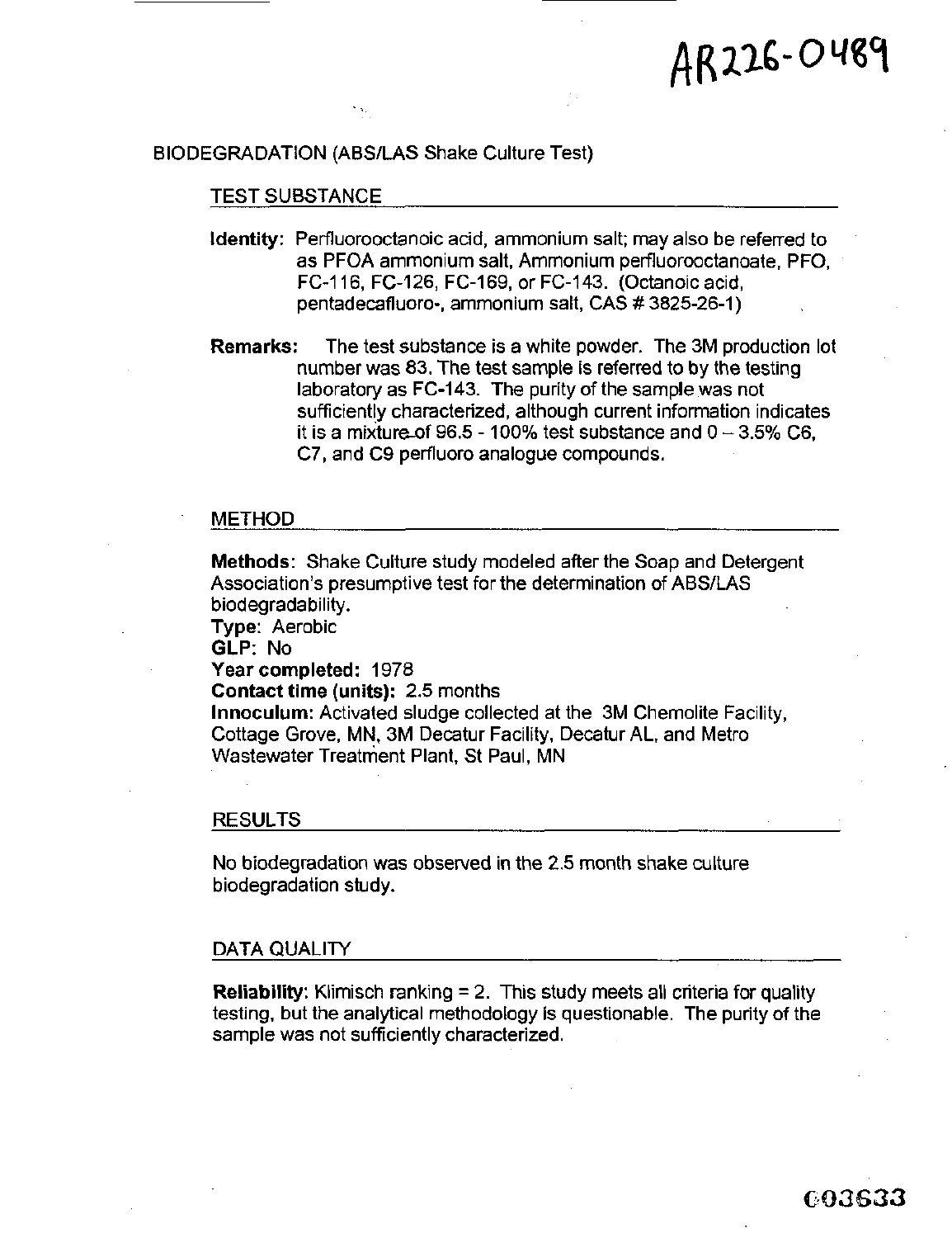# **REFERENCES**

Fate of Fluorochemicals in the Environment, Project number 997061261 3, E.A. Reiner, July 19, 1978, 3M Company, Environmental Laboratory.

# OTHER

Submitter: 3M Company, Environmental Laboratory, P.O. Box 33331, **St.** Paul, Minnesota, 55133

**Last changed: 5/25/00**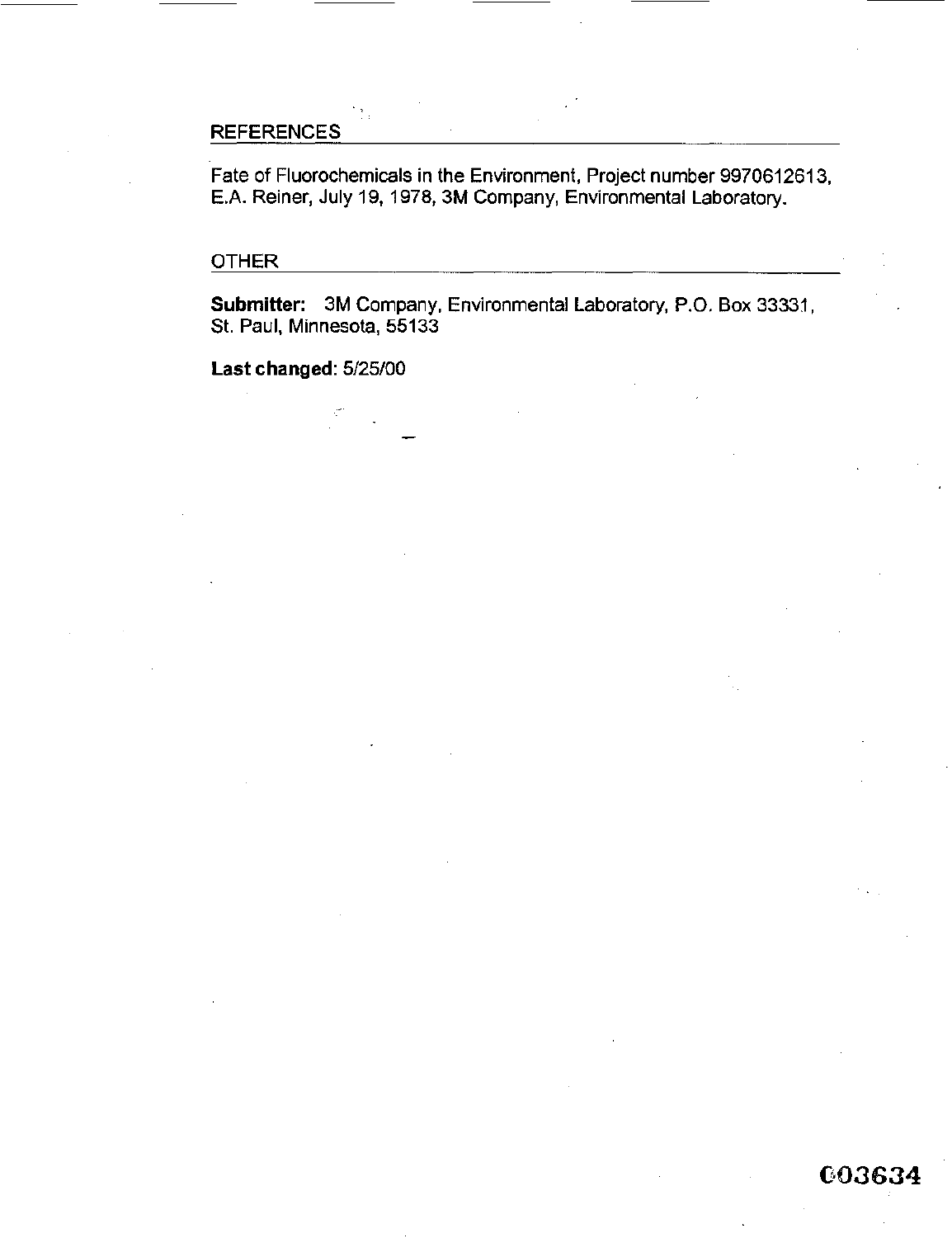#### Form 6747-11-A

# **TECHNICAL REPORT SUMMARY**  $\int_{0}^{\infty} \frac{7}{19/78}$

*0* **a01** 

# **TO: TECHNICAL COMMUNICATIONS CENTER - 201-2CN**

(Important - If report is printed on both sides of paper, send two copies to TCC.)

| <b>Olvision</b>                                                                                                                                                                    |                                                                                                                                                                                                                                                                                                                                                                                                                                                                                                                                                                                                                                                                                                                                                                                                                                                                                                                                                                                        |                         | Dept. Number                               |
|------------------------------------------------------------------------------------------------------------------------------------------------------------------------------------|----------------------------------------------------------------------------------------------------------------------------------------------------------------------------------------------------------------------------------------------------------------------------------------------------------------------------------------------------------------------------------------------------------------------------------------------------------------------------------------------------------------------------------------------------------------------------------------------------------------------------------------------------------------------------------------------------------------------------------------------------------------------------------------------------------------------------------------------------------------------------------------------------------------------------------------------------------------------------------------|-------------------------|--------------------------------------------|
|                                                                                                                                                                                    | Environmental Laboratory (EE & PC)                                                                                                                                                                                                                                                                                                                                                                                                                                                                                                                                                                                                                                                                                                                                                                                                                                                                                                                                                     |                         | 0535                                       |
| Profect                                                                                                                                                                            | Fate of Fluorochemicals in the Environment                                                                                                                                                                                                                                                                                                                                                                                                                                                                                                                                                                                                                                                                                                                                                                                                                                                                                                                                             |                         | <b>Project Number</b><br>9970612613        |
| Report Title                                                                                                                                                                       |                                                                                                                                                                                                                                                                                                                                                                                                                                                                                                                                                                                                                                                                                                                                                                                                                                                                                                                                                                                        |                         | <b>Report Number</b>                       |
| To                                                                                                                                                                                 | Biodegradation Studies of Fluorocarbons - III                                                                                                                                                                                                                                                                                                                                                                                                                                                                                                                                                                                                                                                                                                                                                                                                                                                                                                                                          |                         | ंड                                         |
| D. L. Bacon                                                                                                                                                                        |                                                                                                                                                                                                                                                                                                                                                                                                                                                                                                                                                                                                                                                                                                                                                                                                                                                                                                                                                                                        |                         |                                            |
| <b>Authorfs</b><br>e a levonom                                                                                                                                                     |                                                                                                                                                                                                                                                                                                                                                                                                                                                                                                                                                                                                                                                                                                                                                                                                                                                                                                                                                                                        |                         | <b>Employee Number(s)</b>                  |
| E. A. Reiner                                                                                                                                                                       |                                                                                                                                                                                                                                                                                                                                                                                                                                                                                                                                                                                                                                                                                                                                                                                                                                                                                                                                                                                        |                         | 47816<br>No. of Pages Including Coversheet |
|                                                                                                                                                                                    | Notebook Meteories 44703, p. 6-14, 21, 25-27, 29, 35, 39-43, 46;<br>45727, p. 32-35; 49400, p. 11-12.                                                                                                                                                                                                                                                                                                                                                                                                                                                                                                                                                                                                                                                                                                                                                                                                                                                                                  |                         | 17                                         |
| $\square$ Open<br><b>SECURITY</b>                                                                                                                                                  | <b>E Closed</b>                                                                                                                                                                                                                                                                                                                                                                                                                                                                                                                                                                                                                                                                                                                                                                                                                                                                                                                                                                        | 3M CHEMICAL<br>REGISTRY | New Chemicals Reported<br>ΠYe≰<br>釘加       |
| <b>KEYWORDS:</b><br>(Select terms from 3M<br>Thessurus, Suggest other<br>applicable terms.)<br>(Biodegradation)<br>EE & PC-Div.<br>Envir. Assess.<br>Fluorochemical<br>Degradation | <b>CURRENT OBJECTIVE:</b><br>To evaluate the susceptibilities of FC-95 and FC-143<br>to microbial decomposition.<br>REPORT ABSTRACT: (200-260 words) This abstract information is distributed by the Technical Communications Center to<br>alert 3M'ers to Company R&D.<br>A biodegradation study is described which allows the<br>evaluation of the susceptibility of FC-95 and FC-143<br>to aerobic microbial degradation. The culturing pro-<br>cedures used in this study are modeled after the Soap<br>and Detergent Association's presumptive (shake culture)<br>test for the determination of ABS/LAS biodegradability.<br>Microbial inocula were obtained from activated sludge<br>collected at Chemolite, Decatur and Metro waste<br>treatment plants. Analytical procedures included GLC,<br>TLC, "C-scintillation counting and analysis for released<br>fluoride. Degradation of reference compounds demonstrated<br>the suitability of the biodegradation test conditions. |                         |                                            |
| Information Lisison<br>Initials:                                                                                                                                                   |                                                                                                                                                                                                                                                                                                                                                                                                                                                                                                                                                                                                                                                                                                                                                                                                                                                                                                                                                                                        |                         | 003635                                     |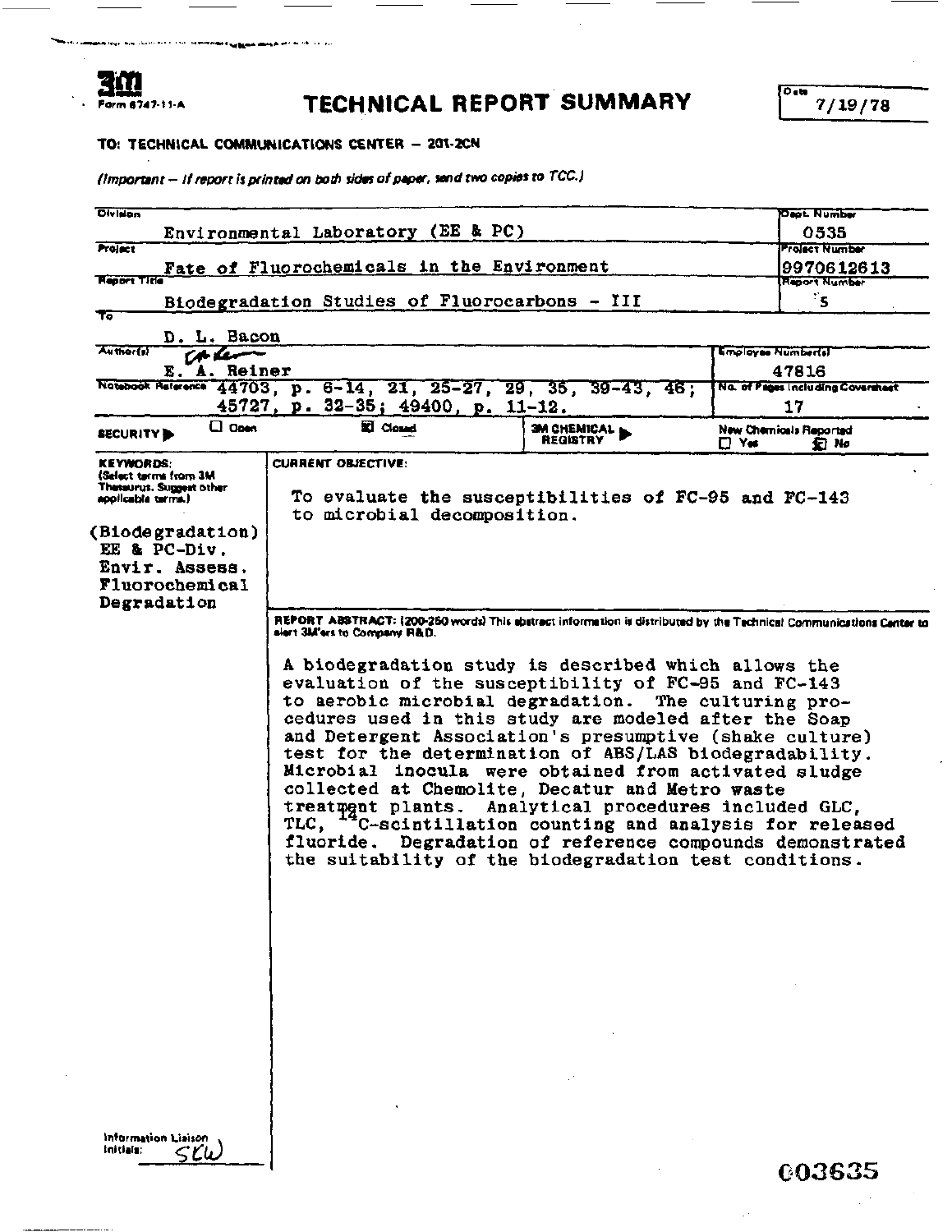#### **SUMMARY**

Fluorochemicals **FC-95** and **FC-143** were shown to be completely resistant to biodegradation in a  $2\frac{1}{2}$ -month shake culture biodegrada-<br>tion study. The mixed microbial test cultures used in this study were **derived from** activated sludge inocula obtained **from** three waste treat-Hent systems (Chernolite, Decatur, & the Twin Cities Metro plant). *The*  cultures were maintained **in** dilute yeast extract-basal salts media supplemented with the hydrogen analog **of** the respective fluorochemicals. Test cultures **also** contained **FC-95 or FC-143.** Phenol and l-dodecene-derived linear alkyl sulfonate (LAS) were used as reference compounds. Their degradation demonstrated that biodegradation could occur under the test conditions. All cultures were transferred 15 times over the  $2\frac{1}{2}$ -month period, and temperature was controlled at **25 C..** during the latter half **of** the experiment.

**In** the final growth period, degradation products **of** I4C-labeled f luorochemicals were assayed for by thin-layer chromatography **(TLC)**  and gas liquid chromatography (GLC). Chemicals separated by **TLC**  were visualized by TLC-autoradiograph. Methylated and nonmethylated culture extracts separated **by GLC** were detected **by** electron capture. **No** degradation products **were** detected. Scintillation counting showed that all radioactivity associated **with** the labeled fluorochemicals remained **in** the culture **medium.** 

**In** all but the final growth period, fluorocarbon biodegradation **was**  monitored simply by measuring the initial and final fluoride concentration in the media. **No** increase in fluoride concentration was observed indicating **that if** biodegradation did **occur,** it did not result in the release **of** fluoride. Control cultures supplemented with fluoride showed that fluoride **is** not lost **from the** media under the experimental conditions used.

While this study cannot rule out the possibility that conditions could **be** found that would allow the biodegradation **of** these compounds, the results *of* this study suggest that these chemicals are likely to persist **in** the environment **for** extended periods unaltered by microbial catabolism.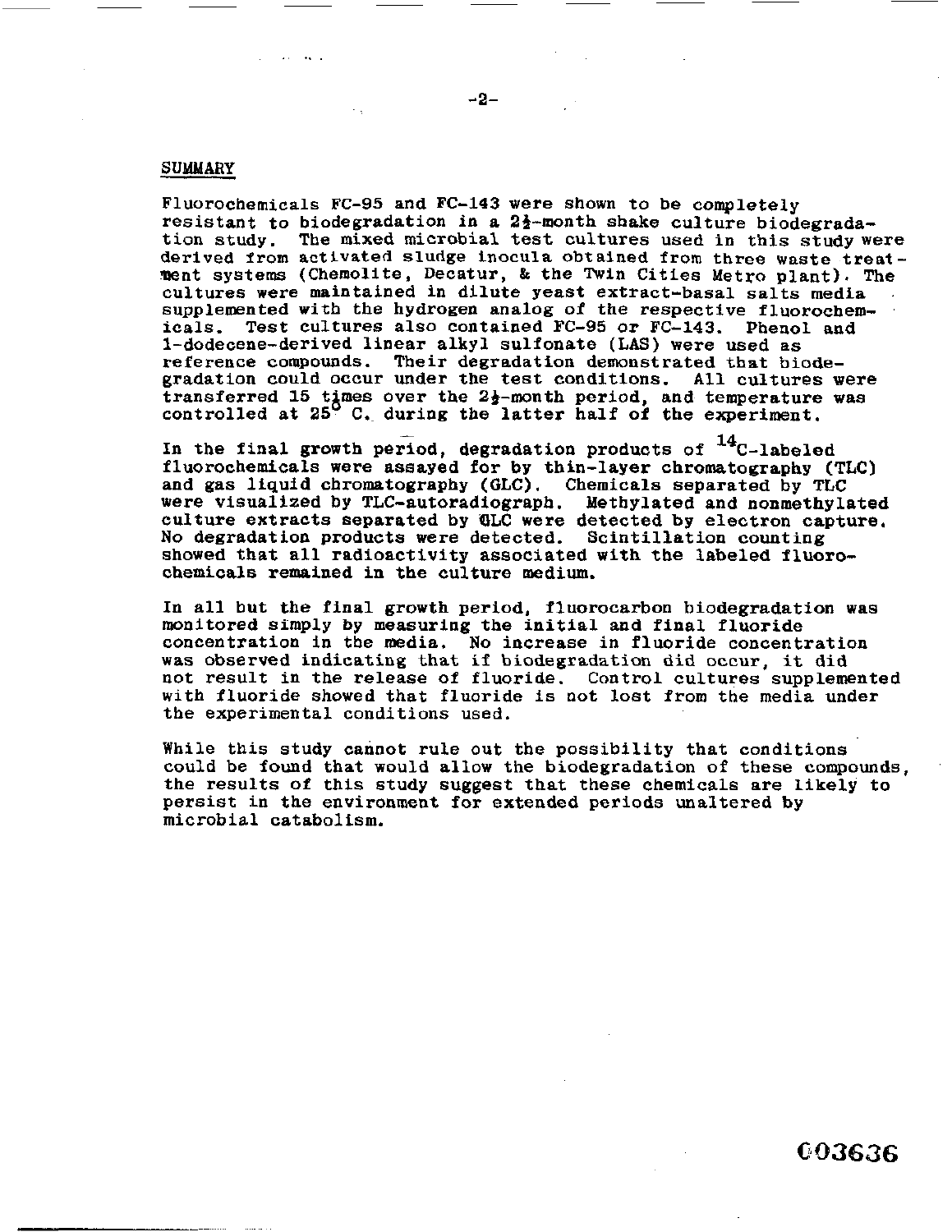#### INTRODUCTION

The fluorochemicals selected for this study, **FC-143** and **FC-95,**  have perfluorinated carbon chains and are chemically stable. The perfluorinated portion of fluorocarbons have not been found to be susceptible to biological degradation (1). Therefore, biodegradation studies were conducted **on** these **compounds** primarily **for** the **sake of** completeness. Without such testing, it could not be said with certainty that these compounds would resist microbial modification .

Since biodegradation **was** unlikely, the best feasible test conditions for biodegradation were selected. Inocula were obtained **from areas** considered likely **to** contain acclimated microorganisms. **Long** acclimation periodswere used in **an** attempt *to* select and develop populations of microbes capable of degrading these compounds, and hydrogen analogs of the fluorocarbons were added *to* **try** to select **organisms** that **might** gratuitously "cometabolize" the fluorocarbons.

 $\mathcal{F}_{\mathcal{A}}$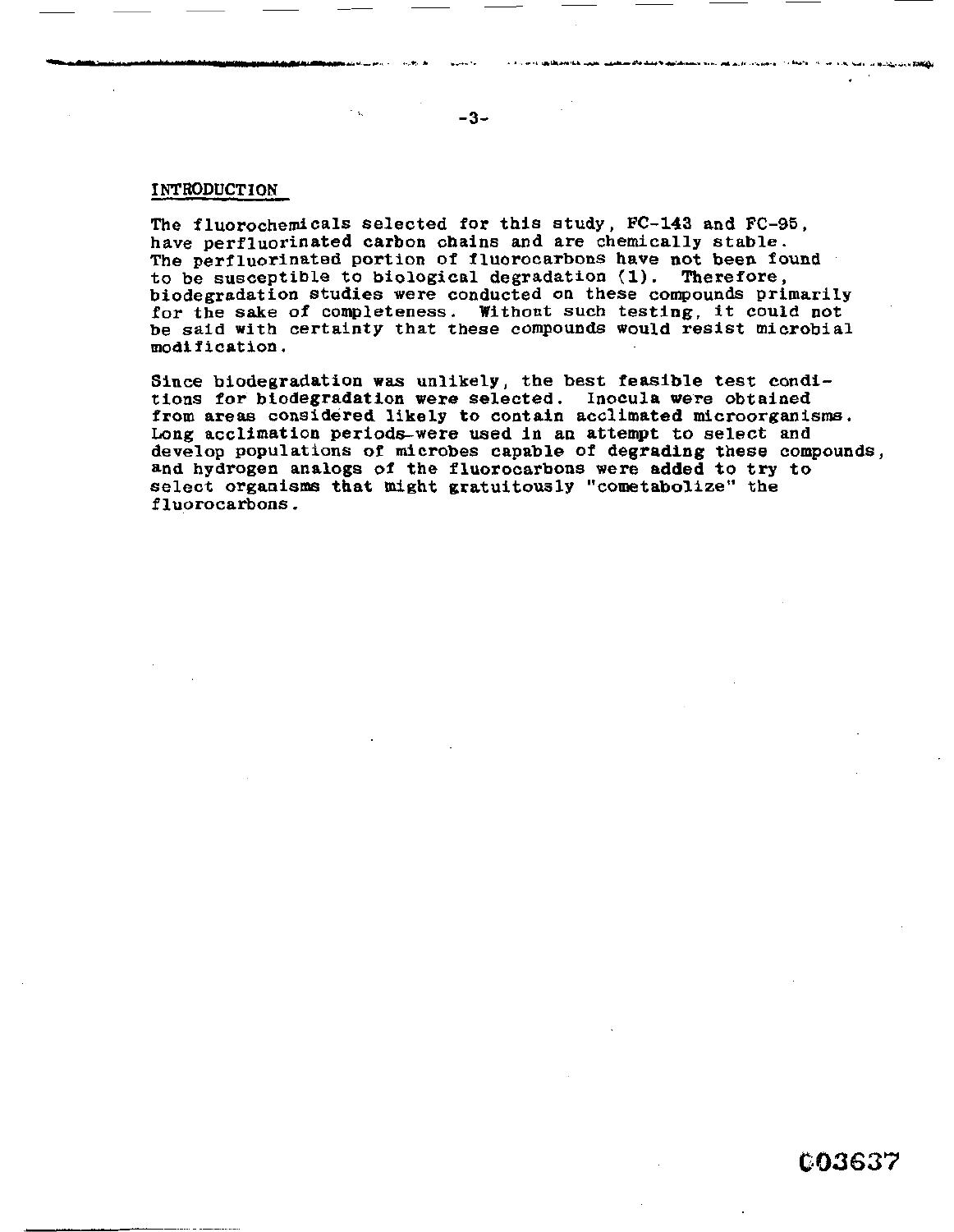#### **METHODS AND MATERIALS**

#### Chemicals

**FC-95, FC-143,** the hydrogen **analog of FC-95,** ammonium octanoate (the hydrogen analog **of** FC-143), carbon-14 labeled FC-143, and carbon-14 labeled **FC-95** were obtained' **from** Commercial Chemicals Division. These chemicals were used as received **unless** designated , otherwise (Arthur Mendel-Report in Progress).

Standard linear alkylate sulfonate prepared **for use** as **a** reference compound for biodegradation studies was obtained from the **US/EPA**  Laboratory in Cincinnati, Ohio. Except where noted, all **other**  compounds were reagent grade.

#### Culture Media

The control medium used in these studies had **the** composition **shown in** TABLE **1.** 

#### **TABLE 1**

#### CONTROL **ldEDIUM COLBOSITION**

**1) Basal** salts **solutions:** 

 $1.0 g/1 - NH_{A}Cl$ **2.0**  $g/1 - K_2HPO_4$  $0.25$  g/l -  $MgSO_A \cdot 7H_2O$  $0.002 \text{ g}/1 - \text{FeSO}_4 \cdot 7\text{H}_2\text{O}$ 

- **Well** water **<sup>25</sup>**ml/l **2)**
- Yeast extract **0.3** g/l **3)**
- or FC-143 **20 mg/l 4)** Hydrogen analogs **of** either **FC-95**

Media were prepared from stock solutions which were combined **and**  brought to volume just prior to **each** culture transfer. **A** fresh solution of **FeSO<sub>4</sub>**.7H<sub>2</sub>O was prepared and dry yeast extract was used in media preparation at each transfer, The pH of **all media was**  adjusted to 7.5 with 1.0 **N** HC1 and **if** overshot adjusted back with 1.0 **N** NaOH. The well water was added to insure an adequate supply *of*  trace elements. Analyses **of the** well water made during the 12-month period prior **to** the initiation of this study showed its calcium hardness to range **from 92** to **144** mg/l expressed CaCO . Any precipitate resulting from the addition of well water was removed by filtration through **a #54** Whatman filter.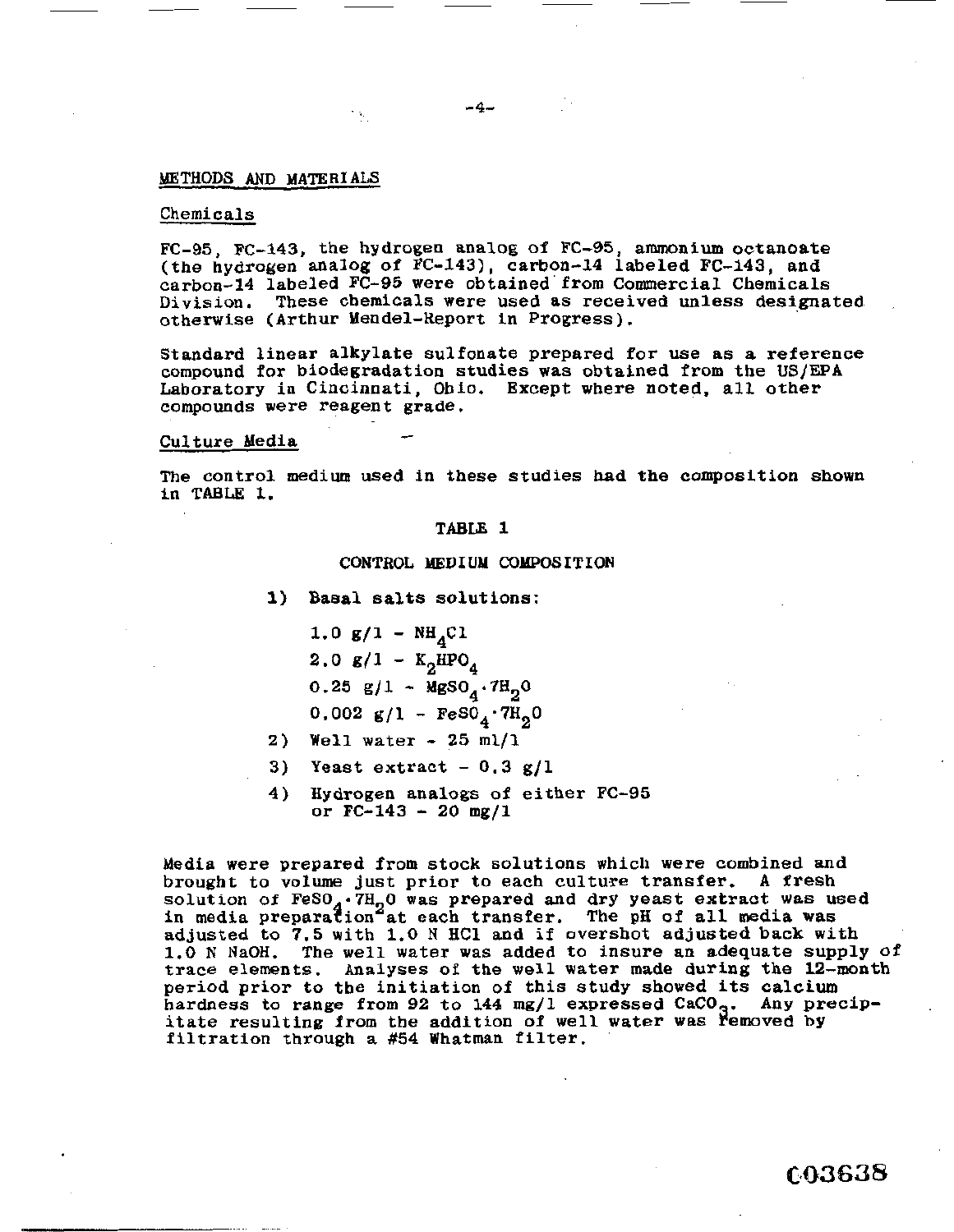The purified hydrogen analogs **of** FC-95 and FC-143 were **used in**  biodegradation test media and controls. These compounds were included in **an** attempt to select a microbial population likely to degrade the fluorocarbons. Enzymes capable of catalyzing defluorination reactions are frequently identical **to** enzymes involved in carbon-hydrogen bond cleavage (1). Additional components **of** other specific media are listed in TABLE **2.** 

#### **TABLE 2**

#### **GROWTH MEDIA FORMULATIONS**

| Media                    | <b>Components</b>                                                                              |
|--------------------------|------------------------------------------------------------------------------------------------|
| FC-95                    | $FC-95$ Control Medium + 50 mg/l $FC-95$                                                       |
| FC-143 Test              | $FC-143$ Control Medium + 50 mg/1 FC-143                                                       |
| <b>Phenol Controls</b>   | FC-95 or FC-143 Control Medium +<br>30 mg/1 Phenol                                             |
| LAS Controls             | FC-95 or FC-143 Control Medium $+$<br>30 mg/l Standard Linear Alkyl-<br>benzenesulfonate (LAS) |
| <b>Fluoride Controls</b> | FC-95 or FC-143 Control Medium +<br>33.2 mg/l NaF $(15.0 \text{ mg}/1 \text{ F}^{-})$          |
| $14$ C-FC-95 Test        | $FC-95$ Control Medium + 50 mg/l<br>$14c$ -FC-95                                               |
| $14$ C-FC-143 Test.      | $FC-143$ Control Medium + 50 mg/l<br>$14$ C-FC-143                                             |
| $FC-95 + LAS$            | $FC-95$ Control Medium + 30 mg/1 LAS<br>$+50$ mg/1 FC-95                                       |
| $FC-143 + LAS$           | $FC-143$ Control Medium + 30 mg/l LAS<br>$+50$ mg/l FC-143                                     |

#### Culturing Procedures

The initial growth period was started **by** inoculating 49 **ml of** each medium with **1** ml of activated sludge supernatant. The activated sludge used was **a** mixture of two sludges collected on the day of inoculation. The sludge was obtained **from** the Metropolitan Waste Control Commission's **Metro** plant in Saint Paul, Minnesota, and the Chemolite Waste Treatment Plant in Cottage Grove, Minnesota.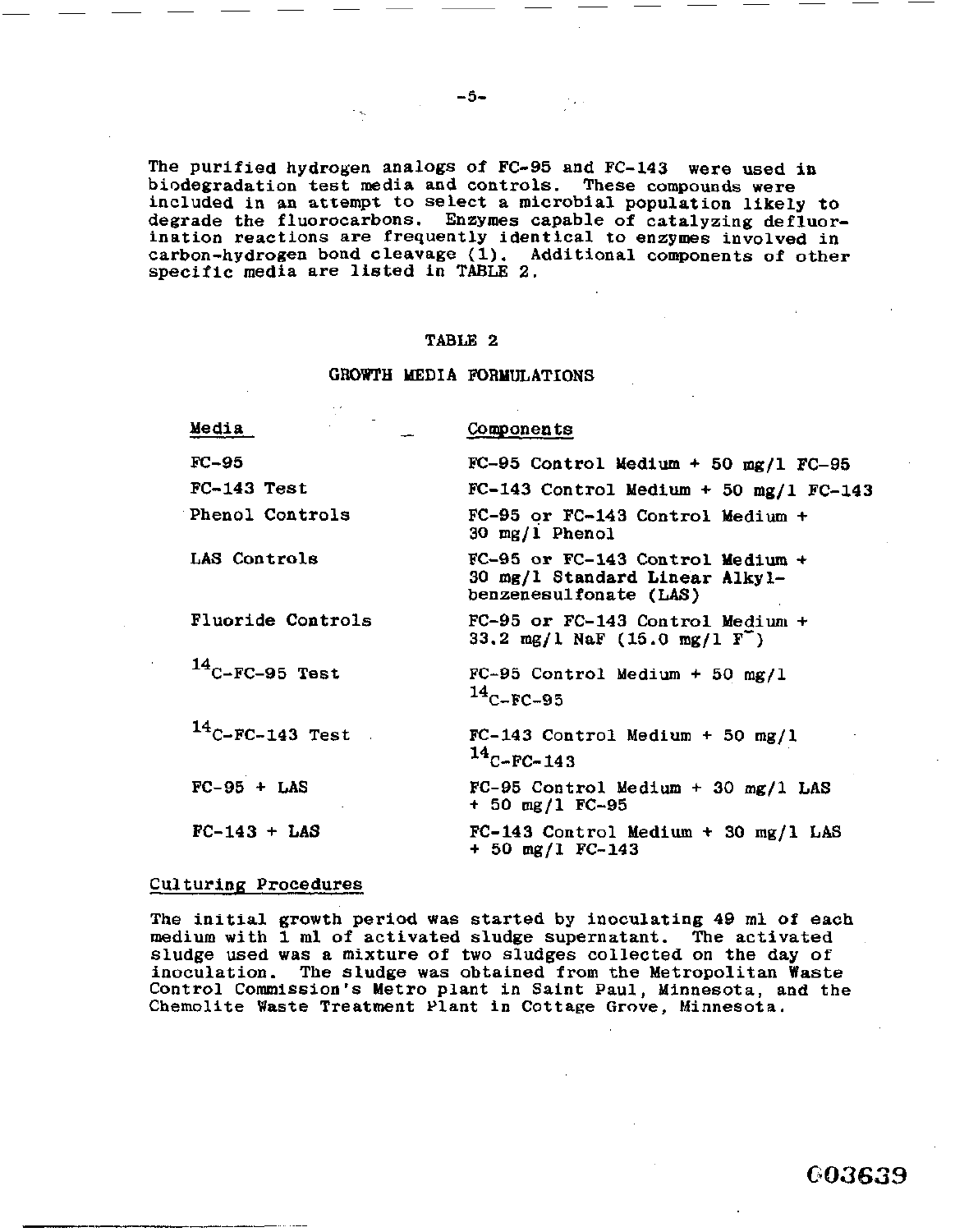Following inoculation, the cultures in polypropylene Erlenmeyer flasks were shaken at **200** rpm on rotary shakers at room temperature **(4).** 

- -... ^.- .."\_. -. .. . . .. . .. .. . .. --. . ...-. & . ... .

*At* the end of each growth period, each culture was transferred to identical fresh media using a 1% inoculum from the preceding culture (i.e., 0.5 ml of existing culture to **49.5** ml **of** identical new medium).

The growth period between transfers varied as *is* noted in **[TABLE 3.](#page-8-0)**  *<sup>A</sup>*10 ml sample **was** taken from each culture at 10 minutes after inoculation or culture transfer and at the end of each growth period. Samples were centrifuged *for* 10 min. at **17,000 x** *g* prior to analysis of the centrifugate. Deviations **from** this culturing procedure are noted in **[TABLE](#page-8-0)** 3.

The final growth period differed from preceding periods. Media were prepared with Carbon-14-labeled FC-95 and FC-143. One hundred ml cultures were grgwn In flasks on a rotary shaker in **a** growth **chamber**  controlled at  $\bar{25}^{\circ}$  C.  $\pm$  1. Twenty ml samples were taken at 10 min., **2** days and at *7* days.

#### Chemical Analysis

Fluoride ion concentrations were measured using a fluoride **ion**  electrode (Orion ion analyzer fluoride electrode model **96-09),**  and a standard curve drawn **from** the results **of** measurements of accurately prepared fluoride standards. The concentrations of these fluoride standards bracketed the concentrations present **In**  the experimental samples. Fluoride curves were set up at each sampling period, except for transfer **1. For** the analyses following this transfer, **a** 1.0 ppm fluoride standard **was** used to calibrate the instrument with the assumption that the slope of the previous fluoride curve remained constant.

Phenol analysis was done according to Standard Methods for the Examination of Water and Wastewater, 14th Edition, **1975. Linear**  alkylbenzenesulfonate **(LAS)** was analyzed for **by** the methylene blue, chloroform extraction method described in the 14th edition of Standard Methods **(3),** except in transfers **8-14,** LAS was analyzed by a modification of this method. In **this** modified method, the samples was diluted to **100** ml in a separatory **funnel. Also** added to the separatory funnel were **25** ml of Standard Methods methylene blue solution **and** 100 **ml** of chloroform. This mixture was shaken **for 30** seconds, allowed to settle, swirled, and the chloroform drawn off through glass wool into a *2.5* cm diameter, spec *20* curvette. Percent transmittance was read at **652** nm and compared to **a** standard curve prepared with surfactant samples of known concentration treated in the same manner.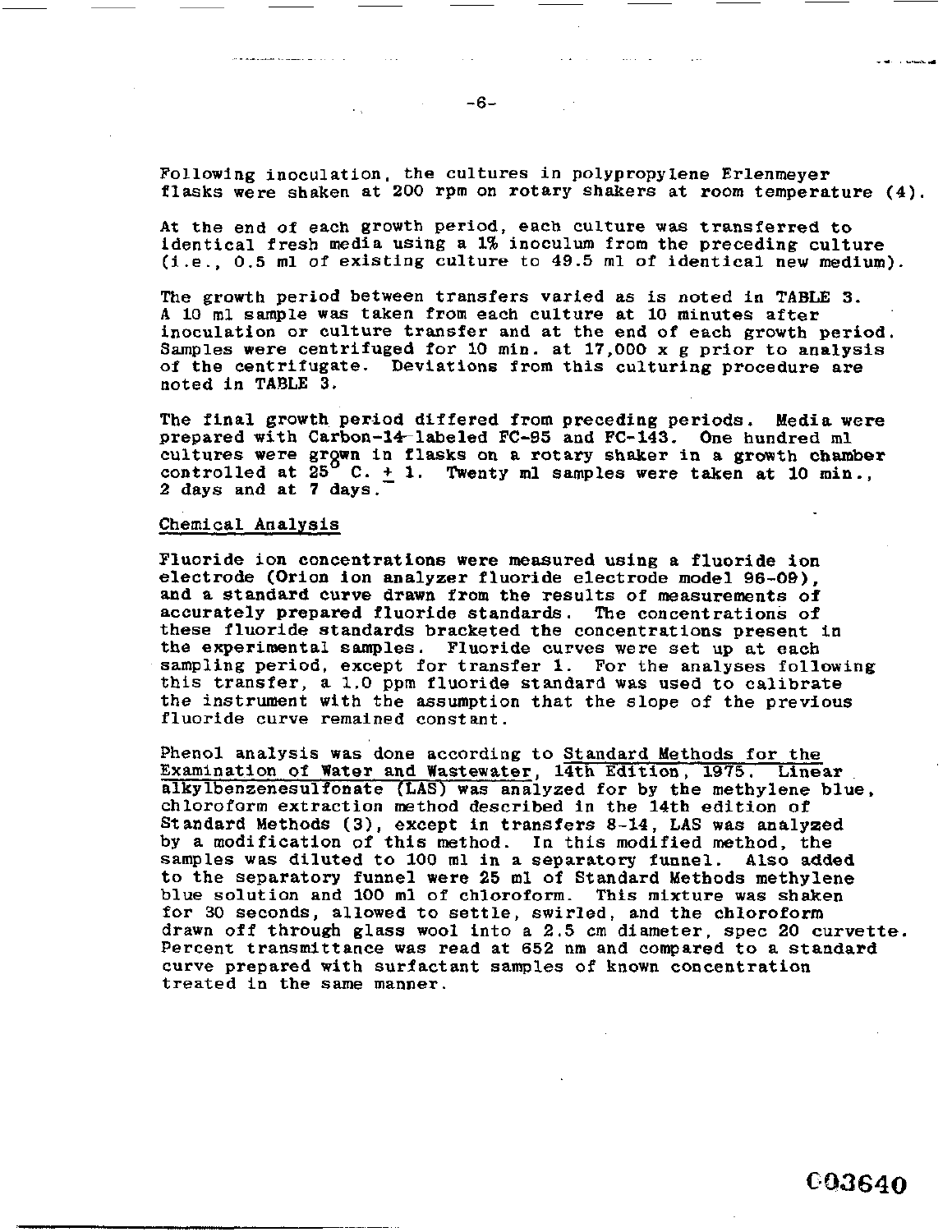- *7-* 

#### **SUMMARY OF CULTURING PROCEDURES USED IN** THE **SHAKE FLASK BIODEGRADATION STUDY OF FC-95 AND FC-143**

| Transfer # | Culture Growth<br>Period (days) | <u>Notes</u>                                                                                                                                                      |
|------------|---------------------------------|-------------------------------------------------------------------------------------------------------------------------------------------------------------------|
| 0          | 3                               | Used activated sludge inoculum from<br>Metro and Chemolite.                                                                                                       |
| ı          | 3                               | FC-143-hydrogen analog added to 143<br>cultures and controls.                                                                                                     |
| 2          | $4 -$                           |                                                                                                                                                                   |
| 3          | 3                               | At the time of culture transfer,<br>1 ml of Decatur sludge supernatant<br>added to cultures.                                                                      |
| 4          | 3                               | LAS replaced phenol as a reference<br>compound. LAS media was inoculated<br>with a mixture of control culture<br>and Chemolite and Decatur sludge<br>supernatant. |
| 5          | з                               |                                                                                                                                                                   |
| 6          | 3                               | The use of fluoride control was<br>discontinued.                                                                                                                  |
| 7          | 6                               | Shaker was inadvertently turned off,<br>possibly for 5 days, during this<br>growth period.                                                                        |
| 8          | 3                               | $\frac{1}{2}$ ml of Metro sludge supernatant<br>was added to all cultures.                                                                                        |
| 9          | 6                               |                                                                                                                                                                   |
| 10         | 4                               |                                                                                                                                                                   |
| 11         | 4                               | In this and subsequent growth periods,<br>cultures were grown in a reciprocating<br>shaker-water bath at 100 strokes per min. and $25^6$ C.                       |
| 12         | 6                               |                                                                                                                                                                   |
| 13         | 6                               |                                                                                                                                                                   |
| 14         | 8                               |                                                                                                                                                                   |
|            | $+6(2)$                         |                                                                                                                                                                   |
| 15         | $\mathbf 7$                     |                                                                                                                                                                   |
|            |                                 | 78 days = Total Enrichment Period                                                                                                                                 |

 $\mathcal{L}_{\rm{in}}$ 

<span id="page-8-0"></span> $\mathbf{a} = \mathbf{a} \cdot \mathbf{a}$  .

603641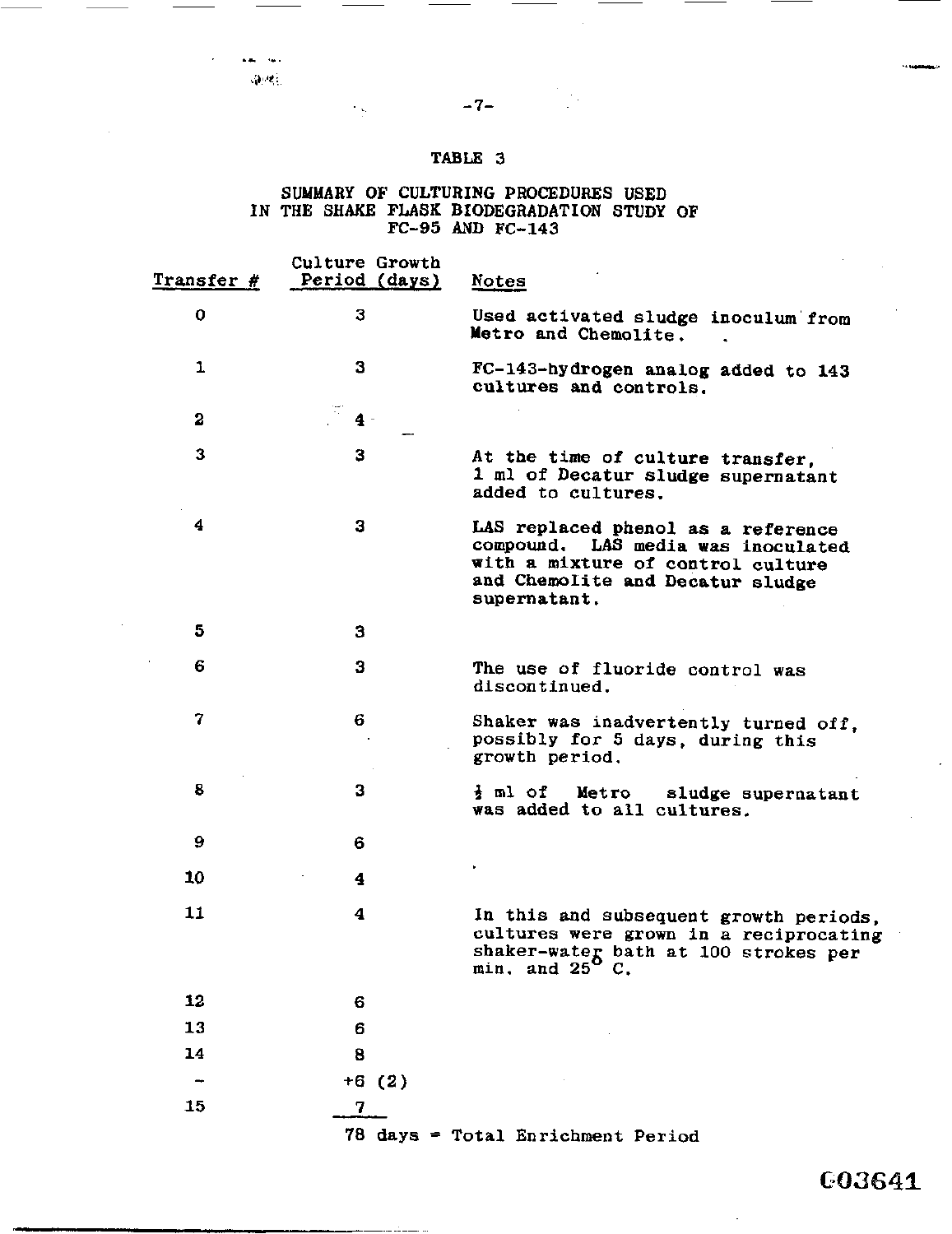# Carbon 14 Counting Techniques

Scintillation counting was performed on 1 ml samples of culture<br>examples of culture in the counterpal serves of the context of the context of the context of the context of the context of the context of the context of the c centrifugate added to Aquasol<sup>ess</sup>, and counted with an internal standard quench correction. The radioactivity of the  $\frac{2}{3}$  samples was compared to known weight samples of <sup>1</sup>C-FC-95 or <sup>17</sup>C-FC-143 added directly to Aquasol.

Solid samples were collected directly oqto millipore **HA** 0.45 **pm**  filters composed of cellulose acetate **and** cellulose nitrate. The filters were then washed with deionized, water and placed into paper combustion **con**  chem's Packard<sup>(R)</sup> combustion equipment. The <sup>++</sup>CO<sub>2</sub> resulting from combustion was trapped in a scintillation fluid containing an organic amine and **countad in** Agrichem's Packard scintillation counter. Samples were recounted with an internal standard for quench correction. washed with deionized water and placed into pa<br>wet with Combustaid<sup>(f)</sup>, and, gombusted in Agri-

#### Thin-Layer Chromatography (TLC)

Thin-layer chromotography was<sub>1</sub> performed to detect radioactive metabolites of <sup>T4</sup>C-FC-95 and <sup>14</sup>C-FC-143. Ten ml culture samples were collected and imnediately frozen. These **samples** were stored frozen for about **f.** month. The samples were extracted immediately after thawing **with 10 ml of** ethyl acetate. The samples were then centrifuged at **17,000 x g** to ensure the separation of the ethyl acetate, water, and solids phases, The water phase and portions of the ethyl acetate phase were evaporated to dryness under N<sub>2</sub>.<br>The dried samples were resuspended in a 9:1 hexane:ethyl ether mixture. **(Some** samples which evaporated to dryness in air before spotting were resuspended in methanol. ) The resuspended samples spotting were resuspended in methanol.) The resuspended samples<br>were spotted on E. Merck silica gel GF<sub>254</sub>. Small spots of solids residue were **also** applied directly **tol@8se** plates. **1411** samples were referenced against a mixture of <sup>14</sup>C-FC-143 and <sup>14</sup>C-FC-95. The plates were developed with **10%** ethanol **in ethyl** acetate and visualized by **exposing** Kodak no-screen x-ray film on the plates for one week.

TLC was repeated on the remaining portion **of** the Solvent samples. The solvent was allowed to evaporate to dryness in air, and the residue resuspended in methanol. These plates were spotted more heavily, developed as before, and visualized with x-ray film for **2** weeks.

003642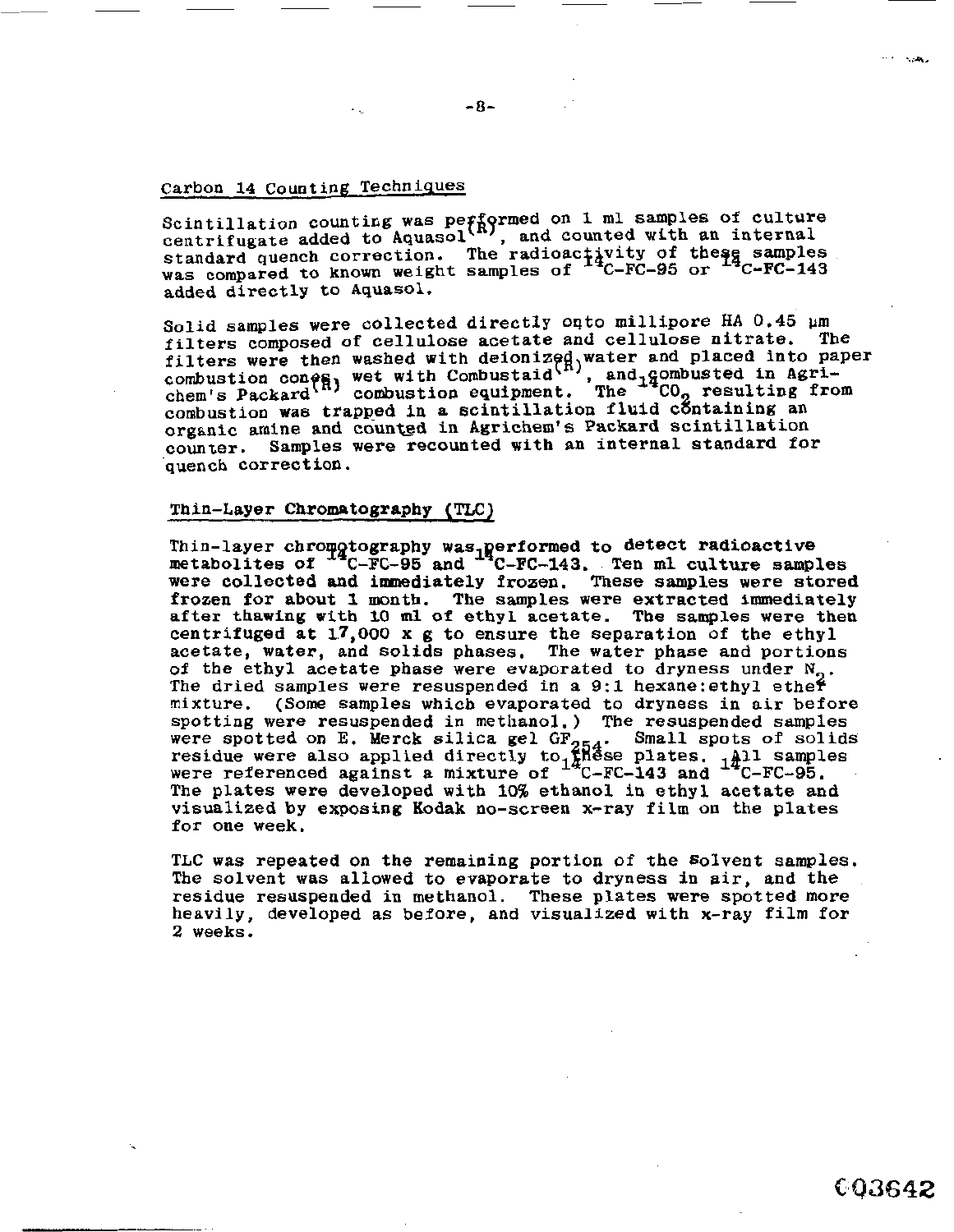#### Gas-Liquid Chromatography **(GLC)** -

Ethyl acetate extracts were prepared as described in the thinlayer chromatography methods. Control solutions were made by<br>dissolving <sup>4</sup>C-FC-95 and <sup>4</sup>C-FC-143 in ethyl acetate. Portions of dissolving <sup>17</sup>C-FC-95 and <sup>17</sup>C-FC-143 in ethyl acetate. Portions the ethyl acetate control solutions were also methylated. Aliquots of the methylated and nonmethylated ethyl acetate extracts and controls were injected onto the **5713** Bewlett Packard gas chromatograph with electron capture detector. Methylated samples were injected within **3** hrs. of their methylation. The chromatographic **column** was **12** ft. **x 1/8"** O.D. stainless **s-el** packed with **20%** DC *200* **(12,500 CS)** on **10%** Bentone **34** and **'&Os 80/90** mesh Anakrom **P.A.**  temperature was **250 C.,** and the detector temperature **300** g. The column temperature was programmed to hold for 4 min. at  $75^{\circ}$  C., to rise to **180 C.** at *8* **C. per** min., and to hold at **180** *C.* The flow rate was adjusted to **35** ml/min. **of** Argon/methane,95/5. The injection port

Methylations were performed by adding a *20* **~1** aliquot **of** a **1 pg/rnl**   $C_0F_{1Q}$ COOH solution, as a reference compound to each sample. **Dfaaomethane was then** added until a yellow color persisted. samples were then loosely capped, swirled and allowed to stand for **15** minutes. Nitrogen was blown over the samples until the yellow color disappeared, and the sample was returned to its original volume with ethyl acetate. **The** 

#### **RESULTS** AND **DISCUSSION**

#### Fluoride Release

In all but the final growth period, degradation **of FC-95** and **FC-143** was monitored only **by** analysis **of** fluoride concentration at the beginning and end of each culture period. It was assumed that if the fluorochemical portions *oJ* these molecules were degraded, fluoride ion would accumulate in the media. **To** ensure that fluoride was not lost from the culture by absorption, precipitation or volatilization, control cultures were grown with **15 mg/l of** fluoride. This fluoride concentration is approximately what would result if **FC-95 or FC-143** underwent degradation with 50 percent fluoride release. The results of the fluoride analyses conducted on different days showed considerable variation. This conducted on different days showed considerable variation. was due **to** the variable and very sluggish response of the fluoride electrode. **TABLE 4a shows** the results obtained at each transfer TABLE 4b shows the results obtained when the same samples, which' had been stored in polyethylene containers, were analyzed together after the termination of the experiment. Despite the variability due to the analytical technique, the results indicate that fluoride, if released to the media through biodegradation, would not be lost from the media.

The results of the fluoride analysis on fluorocarbon-containing<br>cultures and controls are shown in TABLE 5. The results show that cultures and controls are shown in **TABLE 5.** no **biodegradation** with fluoride release occurred.

**GO3643**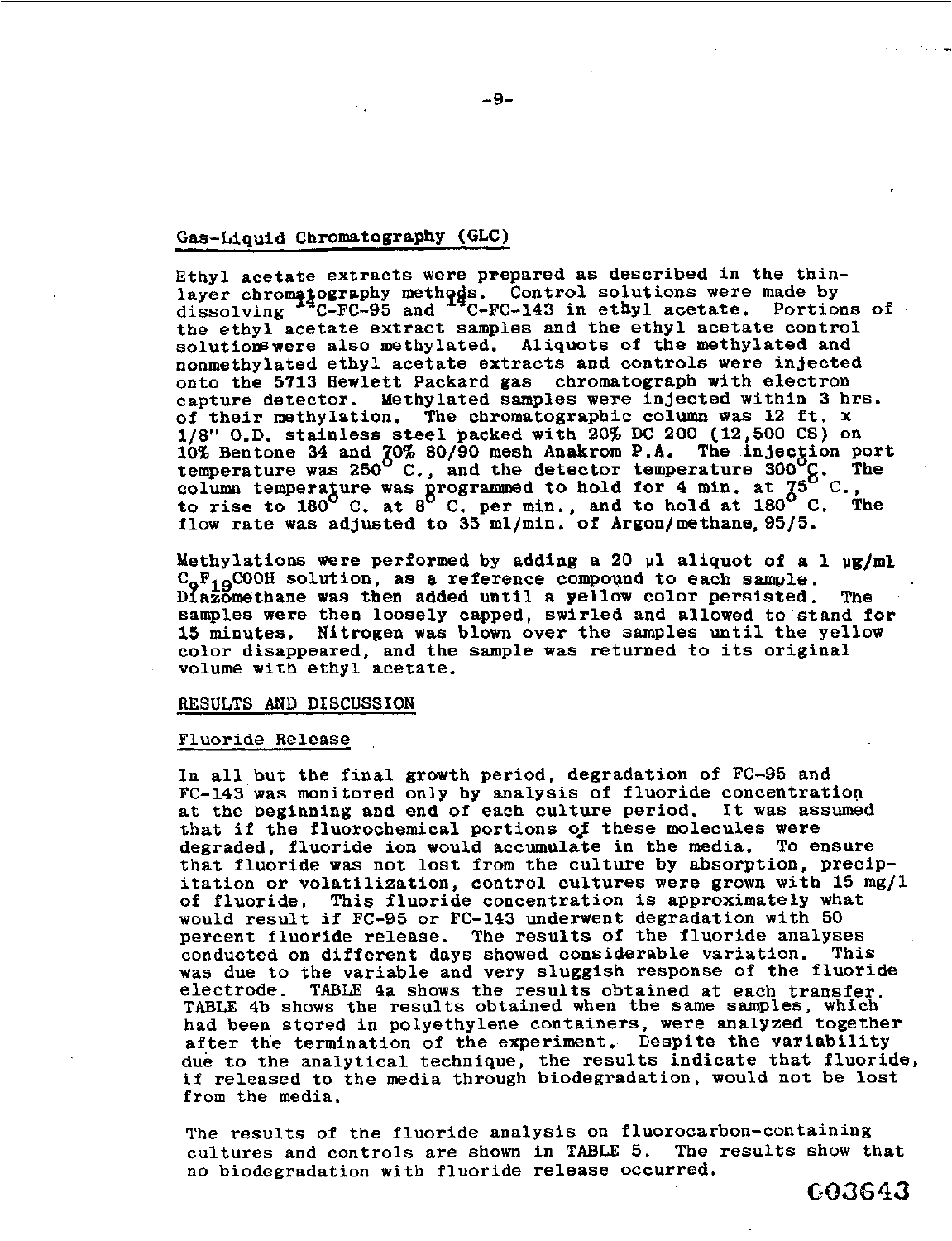# **TABLE 4a**

# **INITIAL** AND **FINAL FLUORIDE CONCENTRATION (rng/l) OF FLUORIDE SUPPLEMENTED CONTROLS MEASURED BY SPECIFIC ION ELECTRODE AT**  THE TIME OF TRANSFER **FC-95 FC-95 FC-143 Fluoride Control Fluoride Control**  TABLE 4a<br>
INITIAL AND FINAL FLUORIDE CONCENTRATION<br>
(mg/1) OF FLUORIDE SUPPLEMENTED CONTROLS<br>
MEASURED BY SPECIFIC ION ELECTRODE AT<br>
THE TIME OF TRANSFER<br>
FC-95<br>
Transfer # Fluoride Control<br>
Dilial Final<br>
23<br>
22<br>
21<br>
23<br>
2 **23 20 21 23 22 21 20 20 22 18 21 0 21 1 2 3 26** - **17.5 25 16.5 4 16.5 19.2 16 17.3**  -

#### **TABLE 4b**

#### **INITIAL AWD FINAL FLUORIDE CONCENTRATION (mg/l) OF FLUORIDE SUPPLEMENTED CONTROLS MBASURED BY SPECIFIC ION ELECTRODE MEASURED COLLECTIVELY AT END OF STUDY**

|            | $BC-95$<br>Fluoride Control |                     | $FC-143$<br>Fluoride Control |      |  |
|------------|-----------------------------|---------------------|------------------------------|------|--|
| Transfer # | .nitial                     | $\overline{F}$ ina) | nitial                       |      |  |
| 0          | 16.4                        | 16.2                | 15.7                         | 17.0 |  |
| 1          | 15.6                        | 16.2                | 15.7                         | 15.0 |  |
| 2          | 15.6                        | 16.2                | 14.5                         | 16.4 |  |
| з          | 16.2                        | 16.2                | 16,4                         | 15.6 |  |
| 4          | 15.6                        | 15.7                | 15.7                         | 17.0 |  |
| 5          | 19.3                        | 17.0                | 15.0                         | 16.4 |  |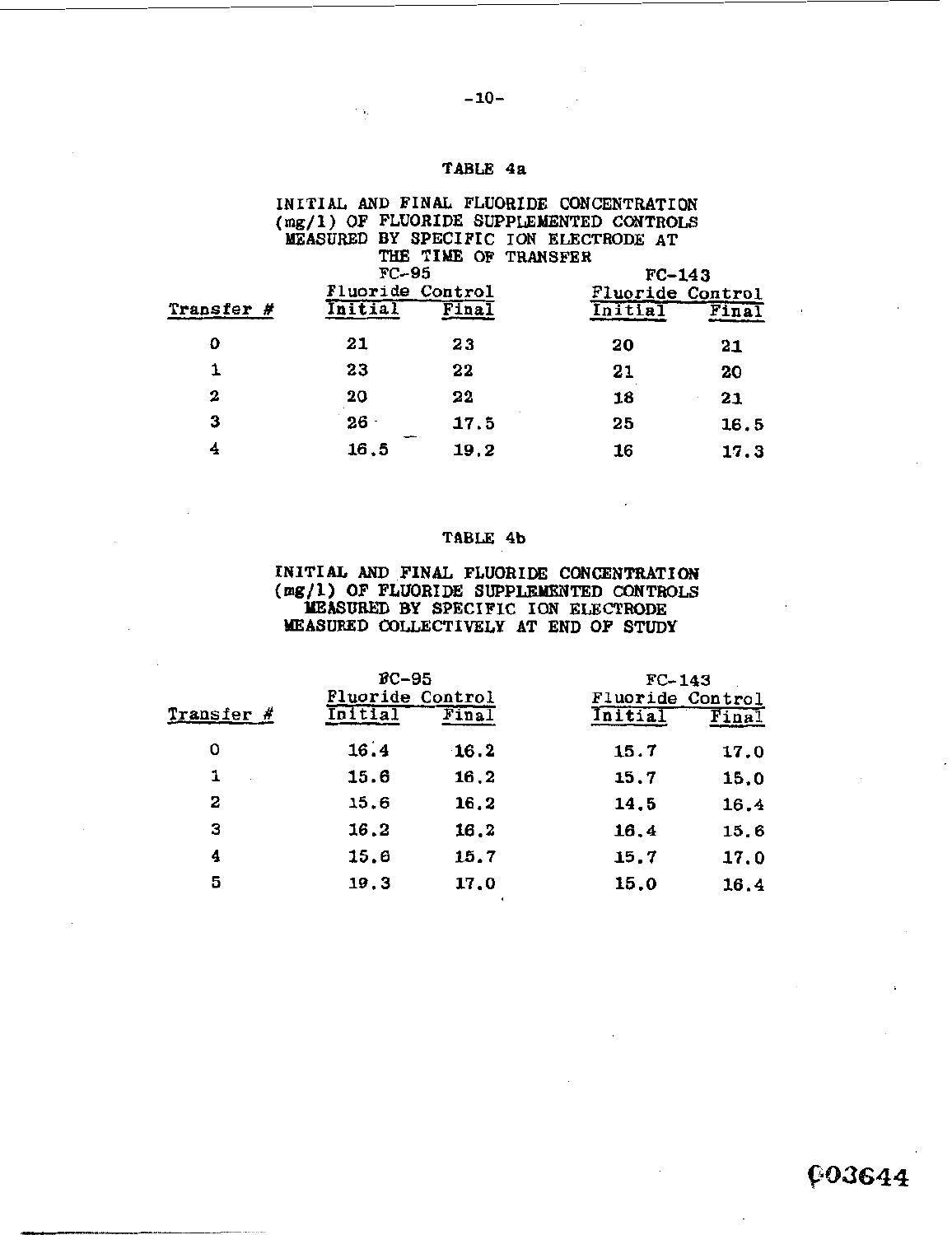# INITIAL **AND FINAL** FLUORIDE CONCENTRATION CULTURES AND OF **NONSUPPLEMENTED 95 AND**  143 CONTROL CULTURES **(%/1)** OF FC-143 **AND** FC-95-CONTAINING

| INITIAL AND FINAL FLUORIDE CONCENTRATION<br>$(mg/1)$ OF FC-143 AND FC-95-CONTAINING<br>CULTURES AND OF NONSUPPLEMENTED 95 AND<br>143 CONTROL CULTURES |       |              |       |            |              |               |             |              |
|-------------------------------------------------------------------------------------------------------------------------------------------------------|-------|--------------|-------|------------|--------------|---------------|-------------|--------------|
|                                                                                                                                                       |       | $FC-95$ Test |       | 95 Control |              | $FC-143$ Test | 143 Control |              |
| <b>Transfer #</b>                                                                                                                                     | Init. | Final        | Init. | Final      | <u>Init.</u> | Final         | Init.       | Final        |
| 0                                                                                                                                                     | 0.46/ | 0.51         | 0, 31 | 0.33       | 0.1          | < 0.1         | 50.1        | 0.1          |
| 1                                                                                                                                                     | 0.50  | 0,46         | 0, 36 | 0.36       | 50.1         | 50.1          | 50.1        | 0.1          |
| 2                                                                                                                                                     | 0.42  | 0.66         | 0.34  | 0.56       | 50.1         | $\leq 0.1$    | 40.1        | 0.1          |
| 3(5)                                                                                                                                                  | 1.75  | 1.6          | 1.75  | 1, 5       | .83          | 1             | .81         | $\mathbf{1}$ |
| 4                                                                                                                                                     | 0.73  | 0.71         | 0.68  | 0.60       | 50,1         | 50.1          | 50.1        | 0.1          |
| 5                                                                                                                                                     | 0, 72 | 0.78         | 0.61  | 0.68       | 50.1         | 50.1          | 50.1        | 0.56         |
| 6                                                                                                                                                     | 0.73  | 0,8          | 0.63  | 0,70       | 50.1         | 50.1          | 50.1        | 0.1          |
| 7                                                                                                                                                     | 0.14  | 0.17         | 50.1  | 50.1       | 40.1         | 50.1          | 40.1        | 0.1          |
| 8                                                                                                                                                     | 0.90  | 0.84         | 0.66  | 0.66       | 40.1         | 40.1          | 30.1        | 0.1          |
| 9                                                                                                                                                     | 0.84  | 0.73         | 0.72  | 0.60       | 40.1         | 50.1          | 30.1        | 0.1          |
| 10                                                                                                                                                    | 0.72  | 0.81         | 0.60  | 0.68       | 40, 1        | 50,1          | 50.1        | 0.1          |
| 11                                                                                                                                                    | 0.81  | 0.80         | 0.69  | 0.62       | 40.1         | 40.1          | 50.1        | 0.1          |
| 12                                                                                                                                                    | 0.74  | 0.73         | 0.66  | 0.62       | 50.1         | 40.1          | 50.1        | 50.1         |
| 13                                                                                                                                                    | 0.73  | 0,84         | 0.64  | 0.66       | 40.1         | 40.1          | 50.1        | 50.1         |
| 14                                                                                                                                                    | 0.81  | 0.78         | 0.66  | 0.64       | 40.1         | 50.1          | 50.1        | 50.1         |
|                                                                                                                                                       |       |              |       |            |              |               |             |              |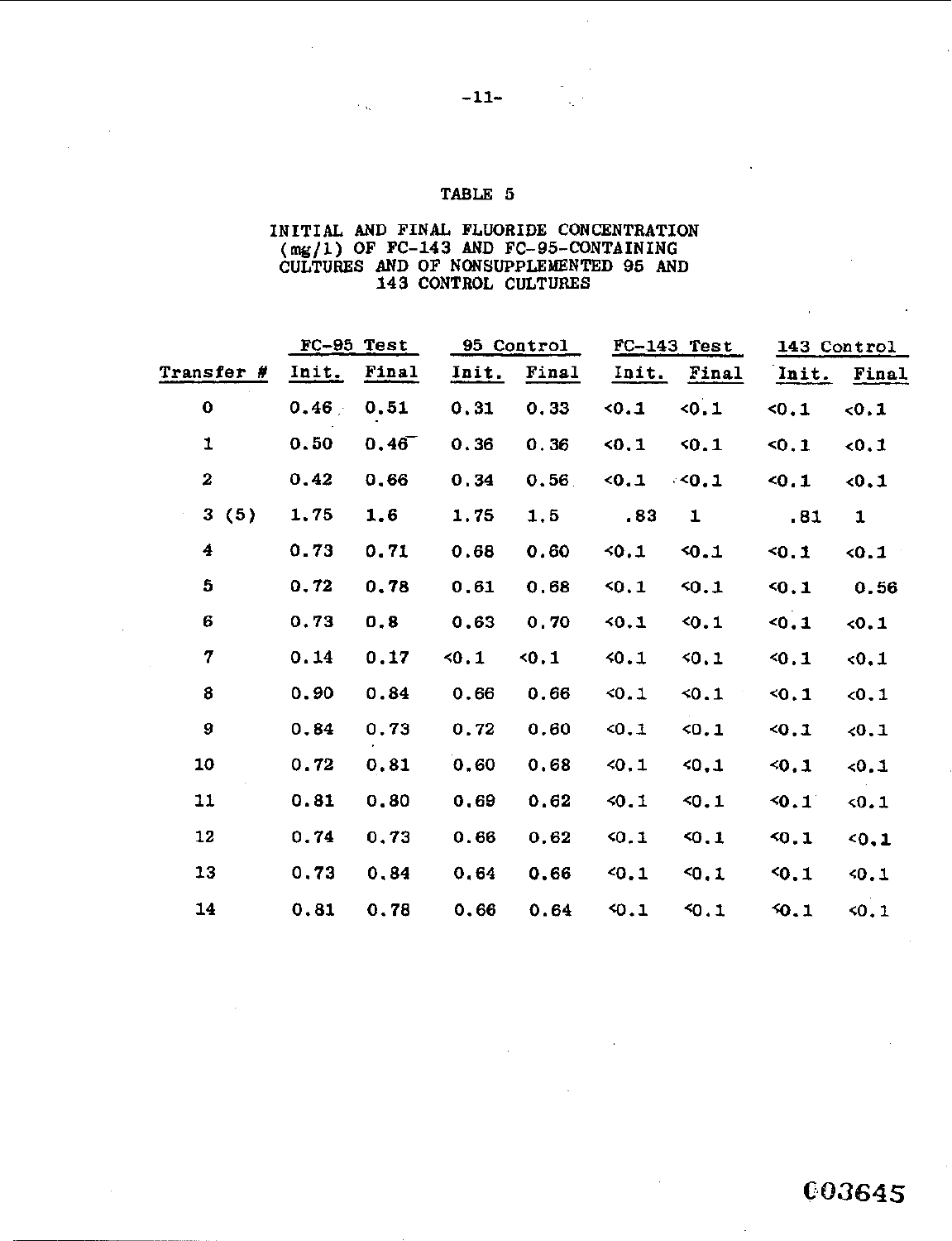#### Reference Compounds

Reference compounds were used to demonstrate that the biodegradation test conditions used were suitable to degrade compounds known to be somewhat resistant to degradation.

In the first four growth periods, **30** mg/l phenol was added to two cultures which were identical to the test cultures, except that they lacked fluorocarbons. Analytical problems prevented **the**  measurement **of** phenol concentration during the first three growth periods. In the fourth growth period, phenol **was** found to degrade to less than **1.3** mg/l, the limit of sensitivity of the method as This demonstrated that the test conditions were suitable for the biodegradation **of** phenol.

**In** the fifth through final growth periods, reference linear alkyl sulfonate **(US)** was used **as** the reference compound. This compound **is** a standard reference material used in the Soap and Detergent Association's biodegradation test method for anionic surfactants(6). This material is considered to be relatively easily degraded. the Soap and Detergent Association's shake flask biodegradation test, the results are considered invalid if the removal **of** l-dodecenederived **LAS is** not **nearly** complete.

**The** data showing the extent of degradation of **LAS** in surfactant supplemented controls are depicted in [TABLE](#page-14-0) *6.* The data showing the equivalent amount of methylene blue active substances in the controls not supplemented with LAS are depicted in TABLE 7. Little controls not supplemented with LAS are depicted in TABLE 7. **LAS** degradation occurred during the first few adaptive transfers. Three transfers were required before the majority of the LAS began to degrade in the surfactant supplemented control for FC-95. Five to degrade in the surfactant supplemented control for FC-95. transfers were required for **LAS** degradation in the **143** control. Therefore, it appeared that organisms capable of degrading l-dodecenederived LAS were not initially present in sufficient numbers for LAS degradation. The test condition allowed for enrichment **of**  these organisms, but enrichment occurred at a slower rate than had been anticipated. Consequently, changes were made in the procedure Consequently, changes were made in the procedure to increase the rate and likelihood of acclimating organisms capable *of* degrading the fluorochemicals. Growth periods were extended from 3 to<sub>o</sub>4-6 days, and temperature was raised from room temperature *(~20* to **22 C)** to a constant temperature of **25 C.** Results of **LAS**  degradation in the final growth period are shown in **TABLE** *8.* 

In the growth periods following transfers **11** and **12,** an experiment was done to determine if 50 mg/l **of** FC-95 **or FC-143** inhibited These results are shown in [TABLE 9.](#page-16-0) appears to have an inhibiting effect on the microbial degradation of LAS. However, its presence was not completely inhibitory. **of LAS.** However, **its** presence **was** not completely inhibitory. Comparison with **TABLES 8** and **6** shows that the presence of **50 mg/l**  of **FC-95** inhibited LAS degradation by **18%** and **23%** during these two test periods. On the other hand, within the limits **of** the precision of **our** method, **FC-143** did **not** appear to have a significant effect **on** LAS degradation.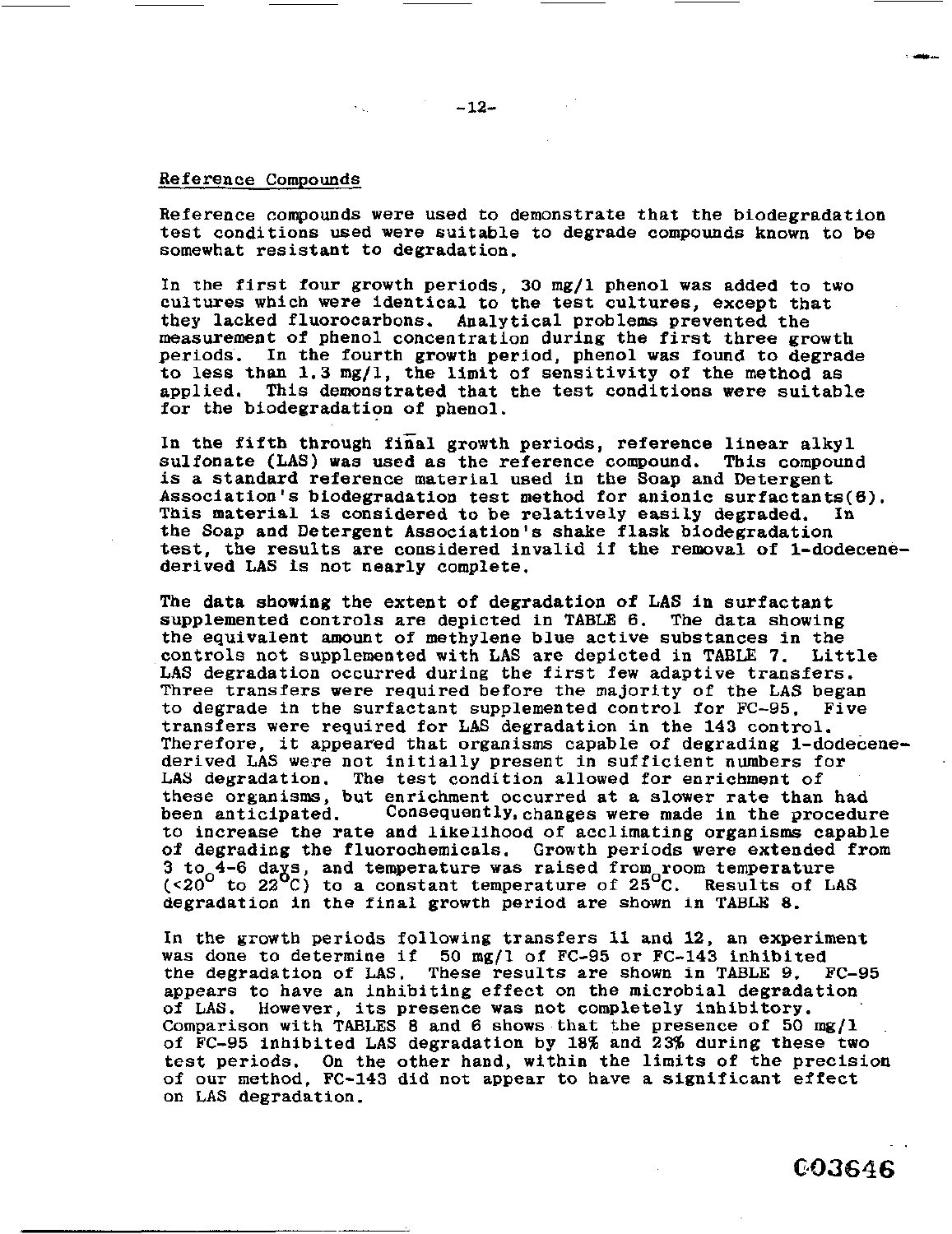<span id="page-14-0"></span>**In** the final growth period, *50* mg/l **of** carbon 14-labeled **FC-95**  and **FC-143** were used as test substrates in place **of** the nonlabeled fluorochernicals. Both **FC-95** and **FC-143** cultures were prepared *in*  triplicate. **The** concentrations of the radioactive fluorocarbons present **in** the **aqueous** phase **as** determined by scintillation counting are **shown** in [TABLE](#page-16-0) **10. The** initial **FC-95** concentration is much lower than expected. This low value could have resulted from a systematic error in the collection **of** the initial **FC-95 samples.**  It **is also** possible that **FC-95** had **not** completely dissolved in the cultures when the first sample was taken, but this seems unlikely, since the initial values **for FC-95** concentration **from** all **3** parallel cultures were almost identical **(30.3, 29,8 and 30.4** mg/1). Nevertheless, the remaining data show that the radioactivity associated with FC-95 and **FC-143** remained **in** solution during the entire 7-day degradation test period. Analysis of the biological solids showed **some binding** of radioactive material, but the vast majority remained in the liquid **phase.** 

#### **TABLE** *6*

#### **CQNCHiTRATION OF LAS** (mg/l) IN **SUPPLEMENTED CONTROLS AND 96 LAS REUOVED**

| TABLE 6<br>CONCENTRATION OF LAS (mg/1) IN SUPPLEMENTED<br>CONTROLS AND % LAS REMOVED |       |       |                             |      |       |            |  |
|--------------------------------------------------------------------------------------|-------|-------|-----------------------------|------|-------|------------|--|
| 95 - Surfactant Control<br>143 - Surfactant Control                                  |       |       |                             |      |       | <b>LAS</b> |  |
| Transfer #                                                                           | Init. | Final | LAS<br>$%$ Removal(7) Init. |      | Final | % Removal  |  |
| 4                                                                                    | 31,5  | 26.8  | 18.4                        | 35.5 | 29.5  | 19.4       |  |
| 5                                                                                    | 28.3  | 27.5  | 0.1                         | 32.8 | 25.8  | 21.2       |  |
| 6                                                                                    | 29.8  | 25.5  | 15.5                        | 27.0 | 24,0  | 7.0        |  |
| 7                                                                                    | 25.0  | 12.0  | 91.1                        | 25,0 | 30.6  | $-2.0$     |  |
| 8                                                                                    | 31.2  | 3.75  | 89.8                        | 37.0 | 35.8  | 11,1       |  |
| 9                                                                                    | 33,0  | 3.17  | 95.1                        | 38.9 | 13.7  | 94.6       |  |
| 10                                                                                   | 32.7  | 2.33  | 95.9                        | 42.7 | 12,8  | 89.7       |  |
| 11                                                                                   | 31,0  | 2.0   | 95.0                        | 39   | 13.7  | 93.8       |  |
| 12                                                                                   | 31.3  | 2.33  | 96.5                        | 41.3 | 19.7  | 77.9       |  |
| 13                                                                                   | 31.7  | 2.5   | 93.5                        | 41.3 | 18.0  | 88.3       |  |
| 14                                                                                   | 31,3  | 3.0   | 92.8                        | 40.3 | 13.7  | 90,7       |  |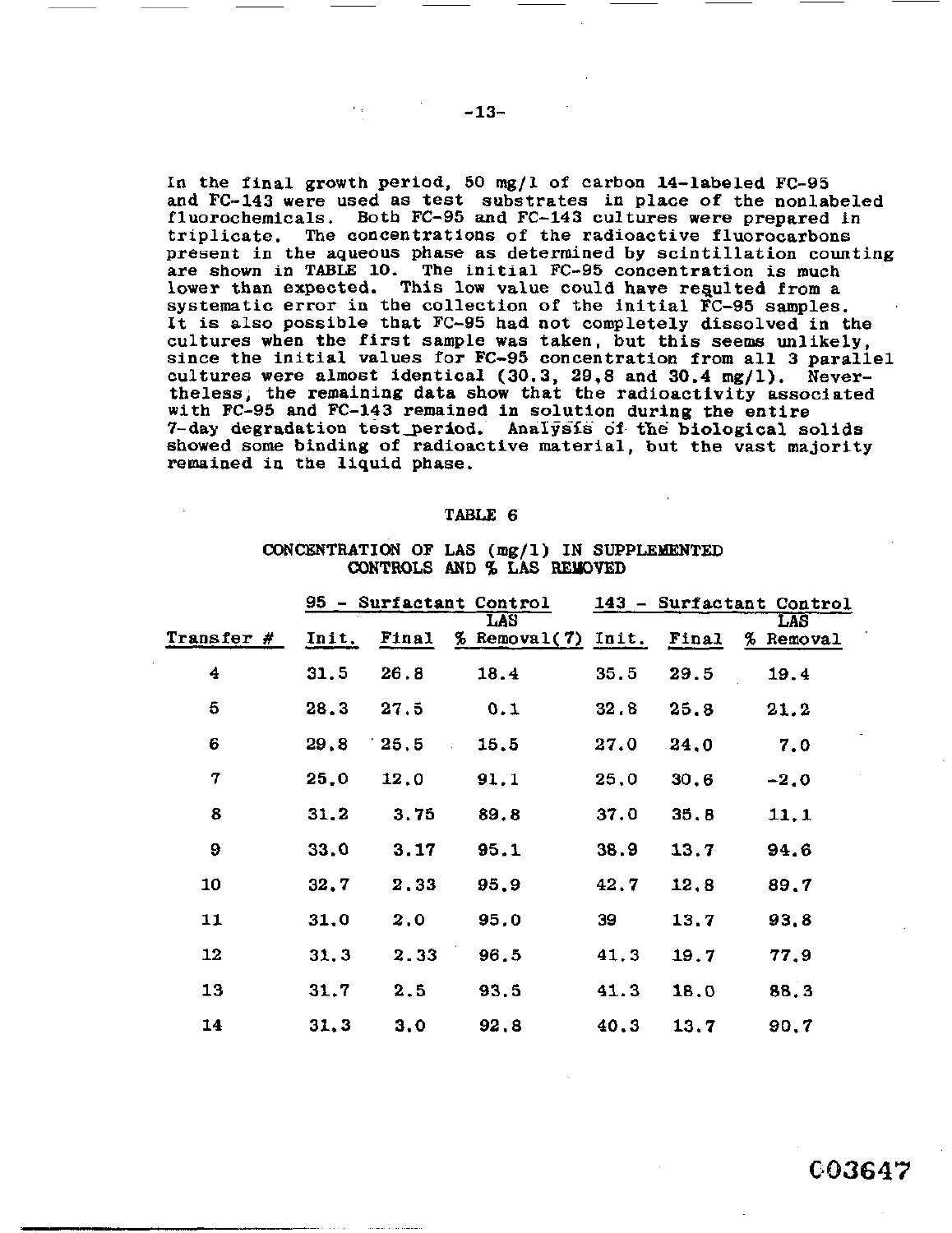#### **CONCENTRATION OF METHYLENE BLUE ACTIVE SUBSTANCE (mg/l) IN NONSUPPLEbfENTED CONTROLS**

|            | CONCENTRATION OF METHYLENE BLUE ACTIVE SUBSTAI<br>(mg/1) IN NONSUPPLEMENTED CONTROLS | TABLE 7        |       |                 |
|------------|--------------------------------------------------------------------------------------|----------------|-------|-----------------|
|            |                                                                                      |                |       |                 |
|            |                                                                                      |                |       |                 |
|            |                                                                                      | $95 - Control$ |       | $143 - Control$ |
| Transfer # | Init.                                                                                | Final          | Init. | <b>Final</b>    |
| 4          | 1.0                                                                                  | 1.9            | 4,5   | 4, 5            |
| 5          | 1.15                                                                                 | , 38           | 4,5   | 3.5             |
| 6          | 0.50<br>$\mathcal{L} \rightarrow \mathcal{L}$                                        | .75            | 7.1   | 5.50            |
| 7          | 5, 25                                                                                | 10.2           | 5,0   | 10.2            |
| 8          | 3.0                                                                                  | 0.88           | 9.0   | 10.9            |
| 9          | 5,75                                                                                 | 1,83           | 10.9  | 12.2            |
| 10         | 4.17                                                                                 | 1,17           | 12,3  | 9.67            |
| 11         | 4,33                                                                                 | 0.67           | 11.5  | 12.0            |
| 12         | 3.0                                                                                  | 1,33           | 12.3  | 13.3            |
| 13         | 3.67                                                                                 | 0.67           | 11.3  | 14.5            |
| 14         | 3,67                                                                                 | 1.0            | 14.5  | 11.3            |

## TABLE *8*

#### **CONCENTRATION OF MBAS (mg/l) IN SURFACTANT SUPPLEMENTED** AND **NONSUPPLEMENTED CONTROLS DURING FINAL GROWTH PERIOD**

|                  |                    | $\sim$                                      |                |                    |                                       |                  |
|------------------|--------------------|---------------------------------------------|----------------|--------------------|---------------------------------------|------------------|
| Time             | $#1$ LAS<br>Suppl. | <u>FC-95 Controls</u><br>$#2$ LAS<br>Suppl. | Non-<br>Suppl. | $#1$ LAS<br>Suppl. | FC-143 Controls<br>$#2$ LAS<br>Supp1. | $Non-$<br>Suppl. |
| Initial          | 28.7               | 29.3                                        | 1.0            | 34.0               | 36.7                                  | 6.5              |
| Day 2            | 13.0               | 26.0                                        | 1,0            | 8.0<br>٠           | 22.3                                  | 5.3              |
| Day 7            | 1.67               | 2,0                                         | . 7            | 6.3                | 6.3                                   | 4.0              |
| % LAS<br>Removal | 96.5<br>(7)        | 95.4                                        |                | 91.6               | 92.3                                  |                  |

003648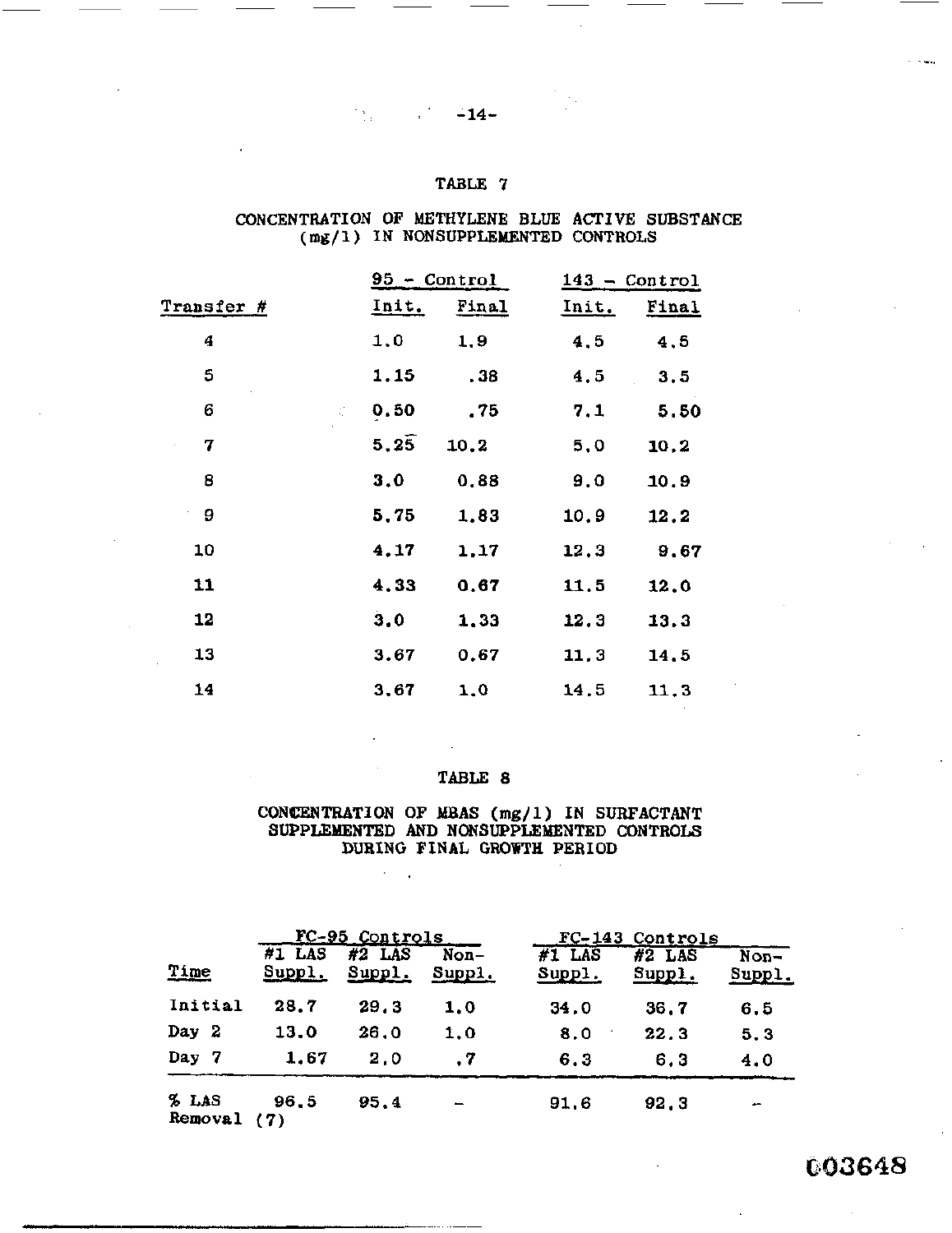$-15-$ 

# <span id="page-16-0"></span>**EFFECT OF FC-95** AND **FC-143 ON** TU **BIODEGRADATION OF LAS ANALYZED FOR AS WAS**

|            |      |          | $FC-95 + LAS Culture$ |      |      | $FC-143 + LAS$ Culture                               |
|------------|------|----------|-----------------------|------|------|------------------------------------------------------|
| Transfer # |      |          | <b>&amp; LAS</b>      |      |      | LAS<br>Init. Final Removal(8) Init. Final Removal(8) |
| 11         | 58.0 | 34.7     | 73.6                  | 53.7 | 27.3 | 97.8                                                 |
| 12         | 64.3 | $40 - 3$ | 78.9                  | 53.7 | 34.0 | 71.4                                                 |

# **TABLE 10**

# **CONCENTRATION OF**  $^{14}$ **C-FC-95 OR**  $^{14}$ **C-FC-143 IN** THE CENTRIFUGATE OF TEST CULTURE DURING **THE FINAL GROXTH PERIOD**

 $\ddot{\phantom{1}}$ 

 $-$  -  $-$  -  $-$ 

|       | <sup>14</sup> C-FC-95 Cultures |                       | $14$ C-FC-143 Cultures |                       |  |
|-------|--------------------------------|-----------------------|------------------------|-----------------------|--|
|       | Concentration                  | Standard<br>Deviation | Concentration          | Standard<br>Deviation |  |
| Init. | $30.1 \text{ mg}/1$            | $0.3 \, mg/1$         | $46.2 \text{ mg}/1$    | $0.9 \, mg/1$         |  |
| Day 2 | 52.8                           | 0.5                   | 48.0                   | 0.3                   |  |
| Day 7 | 53.5                           | 3.1                   | 49.7                   | 0.4                   |  |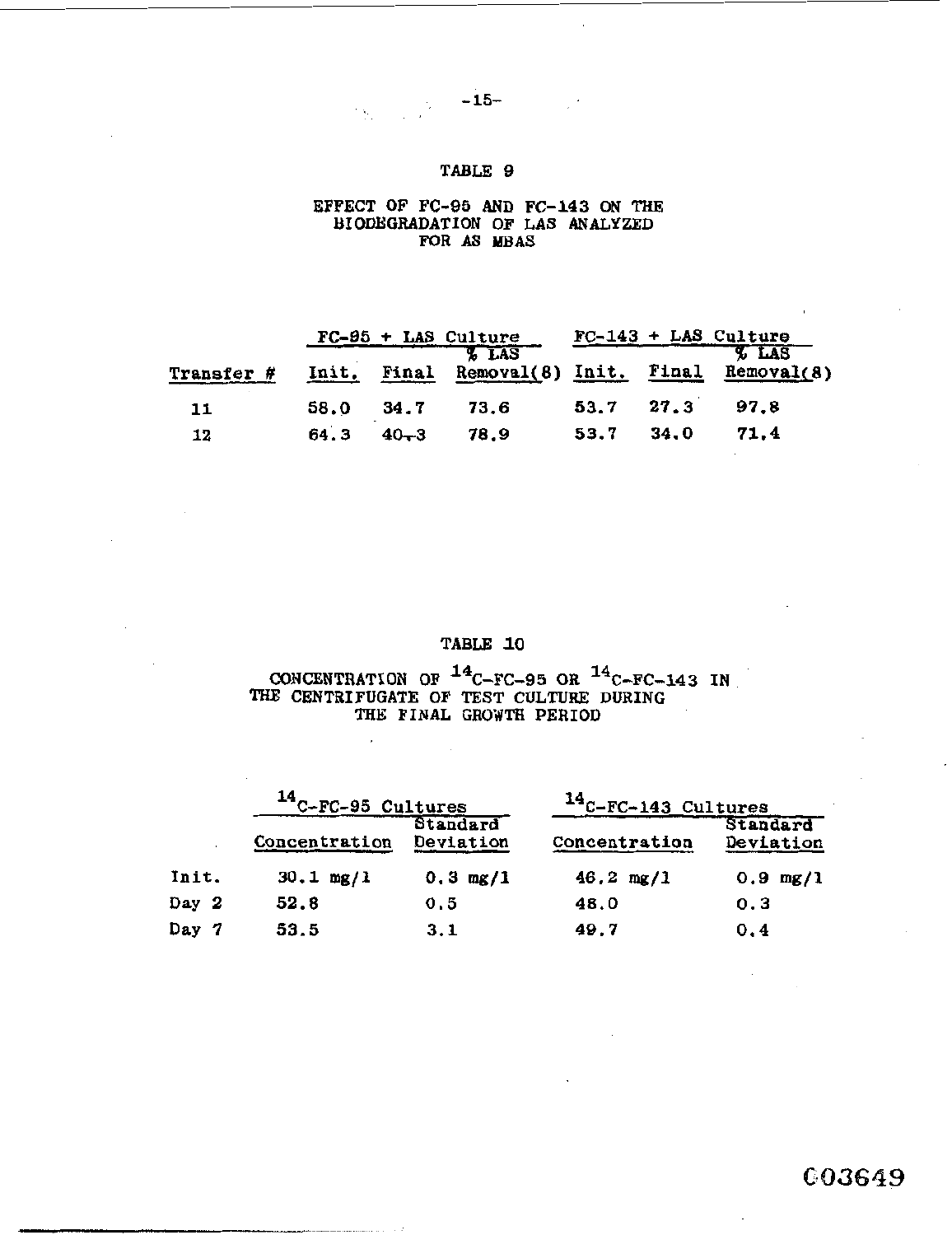.. .

**C.83650** 

Thin-layer chromatography did not reveal the presence **of** radioactive metabolic products of either **FC-143 or FC-95.** Likewise, gas liquid Chromatography of the same culture extracts, both **before** and **after** methylation, showed no products that were not initially present or not also present in controls. From the combination of these results, it can **be** concluded that no biodegradation of these fluorochemicals occurred.

#### **REFERENCES** AND **FOOTNOTES**

- (1) Goldman, Peter, Enzymology *of* Carbon-Halogen Bonds. Degradation **of** Synthetic Organic Molecules in the Biosphere, Nat. Acad. **of Sci.,** Washington, DC **(1972).**
- **(2)** There was a six-day period before the onset of the final **growtg** period during which the test cultures were shaken at **25** C. in the presence **of FC-95** or **FC-143.**
- **(3)** Standard Methods for the Examination **of** Water **and Wastewater,**  14th Edition, American Public Health Association **(1975).**
- **(4)** Dagtime temperatures were observed to range between *20* **and 22 F. Night** temperatures **were not** measured **during** that part *of'* the study **in** which cultures **were** shaken at ambient temperature (see **TABLE 3).** However, measurement made near the termination of this 2<sup>1</sup>/<sub>2</sub>-month study, in January, showed that nighttime temperature frequently drops to **17** C.
- a high fluoride concentration. (5) At this transfer, Decatur sludge **was** added which contained
- (6) Subcommittee on Biodegradation Test Methods **of** the **Soap** and Detergent Association, **A** Procedure and Standards for the Determination of the Biodegradability *of* **Alkyl** Benzene Sulfonate and Linear Alkylate Sulfonate. J. *of* the American Oil Chemists' Society, **42:986 (1966).**
- *(7)* Percent LAS removal was calculated as:

$$
\% \text{ Removeal} = \frac{(\text{WBAS}_{SI} - \text{WBAS}_{CI}) - (\text{WBAS}_{SF} - \text{WBAS}_{CF})}{\text{WBAS}_{SI} - \text{WBAS}_{CI}} \times 100
$$

Where :

- $MBAS<sub>ST</sub>$  = The initial methylene blue active substances (MBAS) concentration *of* the surfactant supplemented culture.
- $MBAS<sub>CI</sub>$  = The initial MBAS concentration of the nonsupplemented control (TABLE *7).*
- MBAS<sub>SF</sub> = The final MBAS concentration of the surfactant supplemented culture.
- $MBAS<sub>CI</sub>$  = The final MBAS concentration of the nonsupplemented control (TABLE 7).